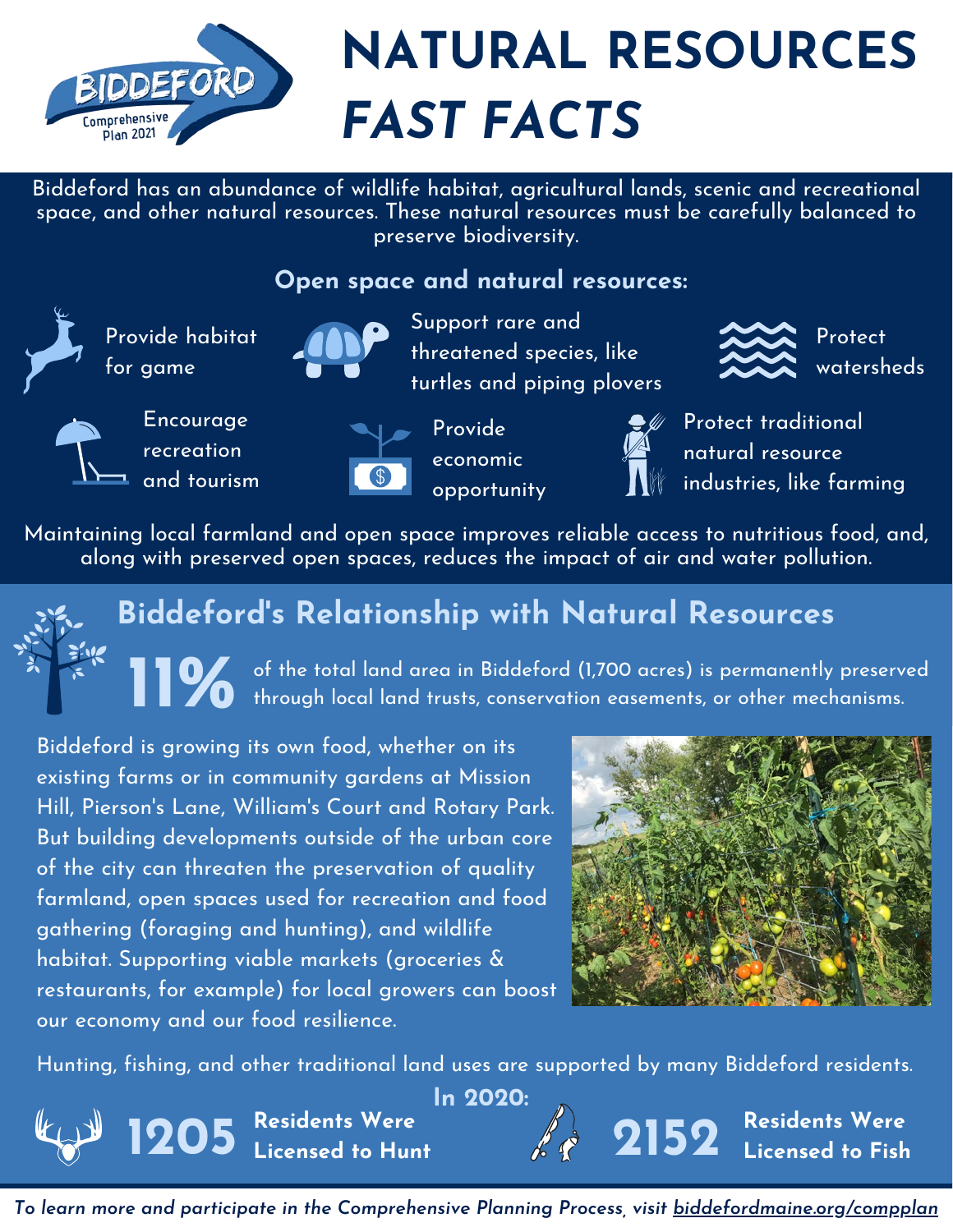## **Wildlife Habitats**



Biddeford is rich in wildlife habitat including a vernal pool complex that continues into Kennebunkport, shoreline and wetland areas, riparian (river) habitat, and other specialized forest areas. It is home to deer, waterfowl and wading birds, rare turtles, salamanders, and many more. Among areas of importance are the Swan Pond Brook habitat block, the Sevigny/Dungeon Brook Area, the Pool Road Bush Brook area, the west Newtown area, the Biddeford/Kennebunkport Vernal Pool Complex and the Pocket (Hemlock) Swamp complex.

Many animals need a variety of habitat types to complete their lifecycle, so they move from place to place throughout the year. It is critical to maintain both the large blocks of land where they typically reside as well as generous corridors for movement between habitats.

## **Biddeford-Kennebunkport Vernal Pool Complex**

The eastern half of Biddeford is a State-designated Focus Area — The Biddeford - Kennebunkport Vernal Pool Complex — home to several threatened and endangered species of wildlife.

This area also features wetlands, which are the headwaters of several streams feeding rivers flowing through Biddeford and neighboring towns.





### **Watersheds**

There are ten watersheds in Biddeford, with seven flowing into the Saco River. Others flow through blocks of undeveloped land and critical habitat which promote biodiversity.

Several of these waterways are under development pressure, most notably the Thacher Brook, which has been designated as an "Urban-Impaired Stream" by the Maine Department of Environmental Protection. A management plan intended to address water quality issues was developed in 2017 but has not yet been implemented.